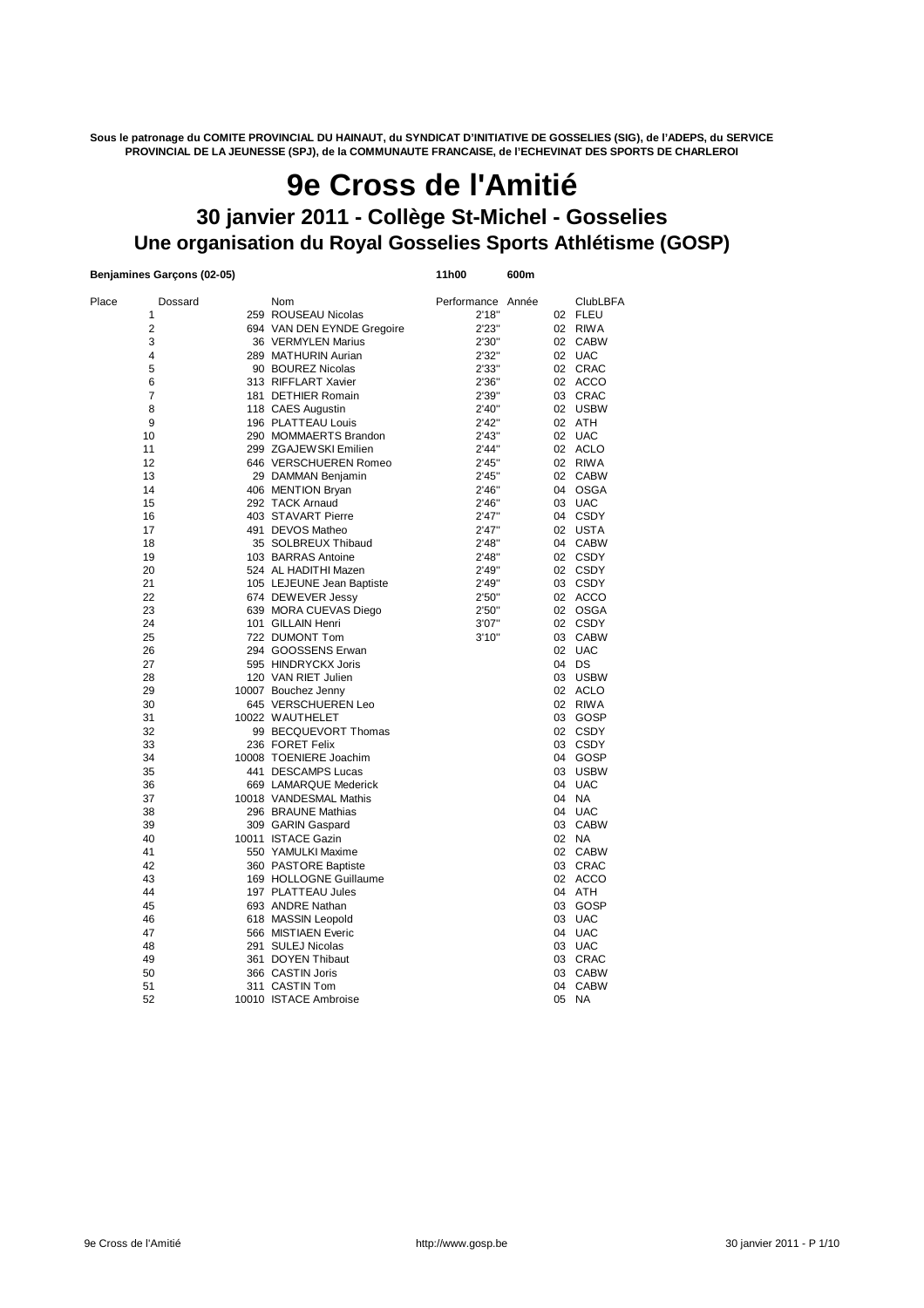|       | Benjamins filles (02-05) |                            | 11h06             | 600m  |    |                 |
|-------|--------------------------|----------------------------|-------------------|-------|----|-----------------|
| Place | Dossard                  | Nom                        | Performance Année |       |    | <b>ClubLBFA</b> |
|       | 1                        | 124 SCHOEMAKER Liefde      | 2'25"             |       |    | 02 MOHA         |
|       | 2                        | 246 COSSEZ Perrine         | 2'27"             |       |    | 02 ATH          |
|       | 3                        | 79 POPELIER Anastasia      | 2'27"             |       |    | 02 CSDY         |
|       | 4                        | 312 BARHAM Salma           | 2'27"             |       |    | 02 OSGA         |
|       | 5                        | 197 DE SCHAMPHELEER Cassie | 2'36"             |       |    | 02 ACLO         |
|       | 6                        | 142 GIRALDO Helene         | 2'37"             |       |    | 02 OSGA         |
|       | 7                        | 82 MATUZIAK Eva            | 2'40"             |       |    | 02 CSDY         |
|       | 8                        | 76 PUYGRENIER Pauline      | 2'41''            |       |    | 02 RIWA         |
|       | 9                        | 265 FERNANDES Noemie       | 2'46"             |       |    | 02 MOHA         |
|       | 10                       | 9 SCLAVONT Ysolde          | 2'49"             |       |    | 02 CABW         |
|       | 11                       | 184 DUPONT Camille         | 2'50"             |       |    | 03 CABW         |
|       | 12                       | 127 FERETTE Heloise        | 2'54"             |       |    | 02 SMAC         |
|       | 13                       | 483 DIERGE Justine         | 2'57''            |       |    | 02 FLEU         |
|       | 14                       | 342 CUVELIER Themis        | 2'58"             |       |    | 03 ACLE         |
|       | 15                       | 10016 GREGOIRE Marie       | 2'59"             |       |    | 02 NA           |
|       | 16                       | 120 QUINAUX Genna          | 2'59"             |       |    | 03 OSGA         |
|       | 17                       | 287 BAUDSON Elsa           | 2'60"             |       |    | 03 CABW         |
|       | 18                       | 411 M KADEM Mahera         | 3'03"             |       |    | 04 OSGA         |
|       | 19                       | 5 SCLAVONT Lastinie        | 3'05"             |       |    | 02 CABW         |
|       | 20                       | 69 GILLES Margaux          | 3'05"             |       |    | 02 CRAC         |
|       | 21                       | 296 FOULON Madeline        | 3'06"             |       |    | 02 ACLO         |
|       | 22                       | 126 VIART Faustine         | 3'06"             |       |    | 02 MOHA         |
|       | 23                       | 402 BROSSARD Eilean        | 3'07"             |       |    | 02 CSDY         |
|       | 24                       | 454 DELOS Zoe              | 3'09"             |       |    | 02 CSDY         |
|       | 25                       | 185 PAILOS Nabrissa        | 3'10''            |       |    | 02 CSDY         |
|       | 26                       | 193 DE ROOVER Laure Anne   | 3'10''            |       |    | 02 RIWA         |
|       | 27                       | 447 BERRIDI CHAMORRO Laia  | 3'11''            |       |    | 02 CABW         |
|       | 28                       | 397 CHOISEZ Lucie          | 3'11"             |       |    | 03 CABW         |
|       | 29                       | 80 TARTINVILLE Elsa        | 3'12''            |       |    | 02 CSDY         |
|       | 30                       | 70 GILLEBERT Celia         | 3'12''            |       |    | 02 CRAC         |
|       | 31                       | 77 MAGGIOLINI Victoria     | 3'13''            |       |    | 02 CSDY         |
|       | 32                       | 559 BRASSEUR Elise         | 3'13''            |       | 04 | CRAC            |
|       | 33                       | 136 OU BOUSKOUR Leila      | 3'13''            |       |    | 04 CRAC         |
|       | 34                       | 10002 JARBATH Szaffi       | 3'14''            |       |    | 02 CABW         |
|       | 35                       | 14 ALLEYN Emma             | 3'14"             |       |    | 03 ACLO         |
|       | 36                       | 321 HENNEAU Sarah          | 3'15''            |       |    | 03 OSGA         |
|       | 37                       | 362 VOLKAERT Lucie         | 3'15"             |       |    | 04 CABW         |
|       | 38                       | 445 JOOS Lena              | 3'15''            |       |    | 02 UAC          |
|       | 39                       | 279 DAMAY Amandine         | 3'16''            |       |    | 02 CRAC         |
|       | 40                       | 232 DEMIERBE Fiona         | 3'24"             |       | 04 | UAC             |
|       | 41                       | 191 PAILOS CASTRO Elona    | 3'27''            |       |    | 04 CSDY         |
|       | 42                       | 231 BRAUNE Margaux         | 3'28"             |       | 04 | <b>UAC</b>      |
|       | 43                       | 16 LASSMAN Priscile        |                   |       | 04 | GOSP            |
|       |                          |                            |                   |       |    |                 |
|       | <b>Cross court dames</b> |                            | 11h13             | 1660m |    |                 |
| Place | Dossard                  | Nom                        | Performance       | Année |    | <b>ClubLBFA</b> |
|       | 1                        | 2536 DETIENNE Sophie       | 6'46"             |       | 74 | <b>CABW</b>     |
|       | $\overline{2}$           | 909 BERTOUX marie          | 6'55"             |       | 90 | <b>CABW</b>     |
|       | 3                        | 44 GILSON Aurelie          | 7'42"             |       | 92 | CRAC            |
|       | 4                        | 2529 COOKE Catherine*      | 7'59"             |       | 66 | <b>USBW</b>     |
|       | 5                        | 834 LACROIX Brigitte*      | 8'02"             |       | 78 | <b>USBW</b>     |
|       | 6                        | 955 FIEVEZ Sophie          | 8'09"             |       | 84 | <b>USTA</b>     |
|       | 7                        | 886 D HERDE Gisele         | 8'13"             |       | 91 | <b>CABW</b>     |
|       | 8                        | 1057 NYS Deborah           | 8'20"             |       | 90 | <b>CRAC</b>     |
|       | 9                        | 826 GILLION Tiffany        | 9'14"             |       | 91 | <b>FLEU</b>     |
|       | 10                       | 820 BAUDRIE Christel       | 9'18"             |       | 85 | <b>RIWA</b>     |
|       | 11                       | 2419 BERTRAND Cecile       |                   |       | 70 | GOSP            |

12 2550 BOUDART Virginie 75 CABW 13 871 VAN AERSCHOT Laetitia 81 GOSP 14 949 REVELARD Caroline 91 FLEU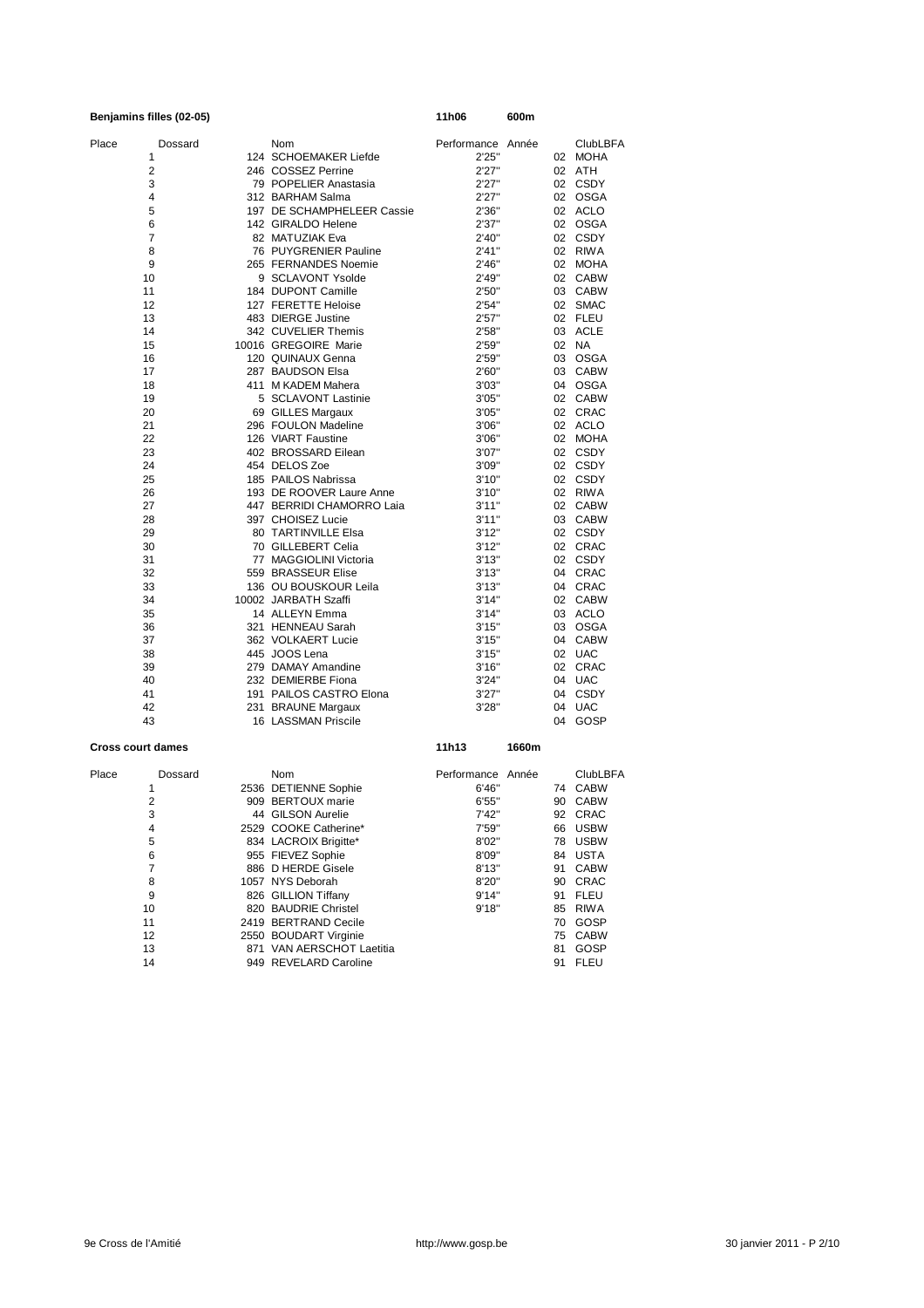| Cadettes filles (96-97) |         |                             | 11h13       | 1660m |    |                 |
|-------------------------|---------|-----------------------------|-------------|-------|----|-----------------|
| Place                   | Dossard | <b>Nom</b>                  | Performance | Année |    | <b>ClubLBFA</b> |
| 1                       | 406     | DELBRUYERE Clara            | 6'49"       |       | 96 | <b>CABW</b>     |
| $\overline{2}$          | 127     | <b>DRAUX Celine</b>         | 6'56"       |       | 97 | <b>CABW</b>     |
| 3                       |         | 45 OUBOUSKOUR Fatiha        | 6'58"       |       | 97 | <b>CRAC</b>     |
| 4                       |         | 14 VAN DEN ABEELE Elodie    | 7'04"       |       | 96 | <b>ACLO</b>     |
| 5                       |         | 305 CASTREMAN Julie         | 7'32"       |       | 96 | <b>CABW</b>     |
| 6                       |         | 252 STAVART Marie           | 7'36"       |       | 97 | <b>CSDY</b>     |
| $\overline{7}$          |         | 3 MAROYE Charlotte          | 7'39"       |       | 97 | <b>CABW</b>     |
| 8                       |         | 10023 WATHELET Clea         | 7'48"       |       | 96 | GOSP            |
| 9                       |         | 185 VAN NIEUWENHUYSE Celine | 7'49"       |       | 96 | <b>CABW</b>     |
| 10                      | 170     | JOBLIN Odile                | 8'13''      |       | 97 | <b>RIWA</b>     |
| 11                      |         | 168 MOLON Leana             | 8'19"       |       | 96 | GOSP            |
| 12                      |         | 10014 HOSTENS Violette      | 8'39"       |       | 97 | <b>CSDY</b>     |
| 13                      | 61      | <b>GILLAIN Alice</b>        | 8'42"       |       | 97 | <b>CSDY</b>     |
| 14                      | 48      | <b>CAPPART Kim</b>          | 8'50"       |       | 93 | <b>RIWA</b>     |
| 15                      |         | 192 THEYS Chloe             | 9'04"       |       | 96 | <b>FLEU</b>     |
| 16                      |         | 57 BERNARD Marion           | 9'09"       |       | 97 | <b>CSDY</b>     |
| 17                      |         | 16 ALLEYN Julie             | 9'33"       |       | 96 | <b>ACLO</b>     |
| 18                      |         | 187 SAVEL Juliette          | 9'34"       |       | 97 | <b>CABW</b>     |
| 19                      |         | 126 FOURGON Violine         | 9'52"       |       | 96 | <b>CABW</b>     |
| 20                      |         | 413 CLINQUART Soline        | 10'03"      |       | 97 | <b>CSDY</b>     |
| 21                      |         | 357 EVRARD Chloe            |             |       | 96 | GOSP            |
| 22                      |         | 38 WAFELLMAN Berenice       |             |       | 96 | GOSP            |

# **Cross court messieurs 11h23 2560m**

| Place | Dossard        | Nom                        | Performance Année |    | <b>ClubLBFA</b> |
|-------|----------------|----------------------------|-------------------|----|-----------------|
|       | 1              | 1339 DEBJANI Ismael        | 9'04"             |    | 90 CRAC         |
|       | 2              | 1264 BENOIT Mathieu        | 9'05"             | 85 | <b>CABW</b>     |
|       | 3              | 1302 LAUWERS Aurelien      | 9'06"             |    | 85 CABW         |
|       | 4              | 10017 LAUWERS Bryan        | 9'08"             |    | 86 CRAC         |
|       | 5              | 121 LOUVRIER Arnaud        | 9'32"             |    | 92 ATH          |
|       | 6              | 4006 COURTOIS Vincent      | 9'35"             |    | 75 CABW         |
|       | $\overline{7}$ | 1108 VERSMISSEN Fabian     | 9'36"             |    | 84 USBW         |
|       | 8              | 3989 COGNIAUX Thierry      | 9'44"             |    | 69 CRAC         |
|       | 9              | 10001 KASSA Mohamed        | 9'47"             |    | 93 NA           |
|       | 10             | 1088 OTTAVIANI Remi        | 9'49"             |    | 89 CRAC         |
|       | 11             | 9007 FRIZZERO Tantely      | 9'51"             |    | 92 FRA          |
|       | 12             | 46 SOUDANT Nicolas         | 10'01"            |    | 92 OSGA         |
|       | 13             | 1089 COLONVAL Nicolas      | 10'09"            |    | 86 FLEU         |
|       | 14             | 1186 BRUN Logan            | 10'11"            |    | 90 CRAC         |
|       | 15             | 1213 WALLEMACQ Nicolas     | 10'12"            |    | 90 ACLO         |
|       | 16             | 1140 VANDIEST Nicolas      | 10'14"            |    | 84 RIWA         |
|       | 17             | 1367 FORMULE Thibaut       | 10'35"            |    | 86 ACLO         |
|       | 18             | 1375 KINDERMANS Nicolas    | 10'36"            |    | 87 CABW         |
|       | 19             | 1061 BOLLE Francois Xavier | 10'53"            | 81 | <b>RIWA</b>     |
|       | 20             | 3681 DRAUX Jean Philippe   | 11'11"            | 61 | <b>ACTE</b>     |
|       | 21             | 3938 KEMPENEERS Pascal     | 11'15"            |    | 70 FLEU         |
|       | 22             | 3954 BALLARINI Denis       | 11'25"            |    | 72 ACTE         |
|       | 23             | 2104 STEELS Alexandre      | 11'35"            |    | 95 GOSP         |
|       | 24             | 3511 GOBERT Benoit         | 11'37"            |    | 67 UAC          |
|       | 25             | 4193 DEWEVER Medhy         | 11'50"            |    | 73 ACCO         |
|       | 26             | 1084 DEBJANI Bilal         | 11'58"            |    | 86 CRAC         |
|       | 27             | 10031 DELMAY Alexis        | 12'03"            |    | 93 NA           |
|       | 28             | 1054 CLAUDE Julien         | 12'11"            |    | 83 UAC          |
|       | 29             | 1207 FLORINS Arnaud        | 12'22"            |    | 80 UAC          |
|       | 30             | 3572 BERTRAND Michel       | 12'23"            | 60 | CRAC            |
|       | 31             | 3605 SCOUPPE Alain         |                   |    | 53 USBW         |
|       | 32             | 1254 MEURET Philippe       |                   |    | 77 EAH          |
|       | 33             | 3659 HOLLOGNE Didier       |                   |    | 63 ACCO         |
|       | 34             | 1102 LAHAYE Jean Guillaume |                   |    | 87 CSDY         |
|       | 35             | 4226 SEPTROUX Frederic     |                   | 69 | <b>UAC</b>      |
|       | 36             | 10029 DELOS Olivier        |                   | 69 | <b>NA</b>       |
|       | 37             | 9006 WAFELLMAN Yves        |                   | 65 | <b>SLG</b>      |
|       | 38             | 3767 LEONARD Francis       |                   | 54 | <b>UAC</b>      |
|       | 39             | 3970 DEBOUCK Yves          |                   |    | 60 UAC          |
|       | 40             | 3769 STIL Eddy             |                   | 61 | <b>UAC</b>      |
|       | 41             | 9016 BENCHORAB Boumediene  |                   | 77 | <b>SLG</b>      |
|       | 42             | 9001 DELAROUSSI Azzedine   |                   | 80 | <b>SLG</b>      |
|       | 43             | 9002 CHELOUF Ahmed         |                   | 84 | <b>SLG</b>      |
|       | 44             | 3860 MEURET Albert         |                   |    | 46 EAH          |
|       |                |                            |                   |    |                 |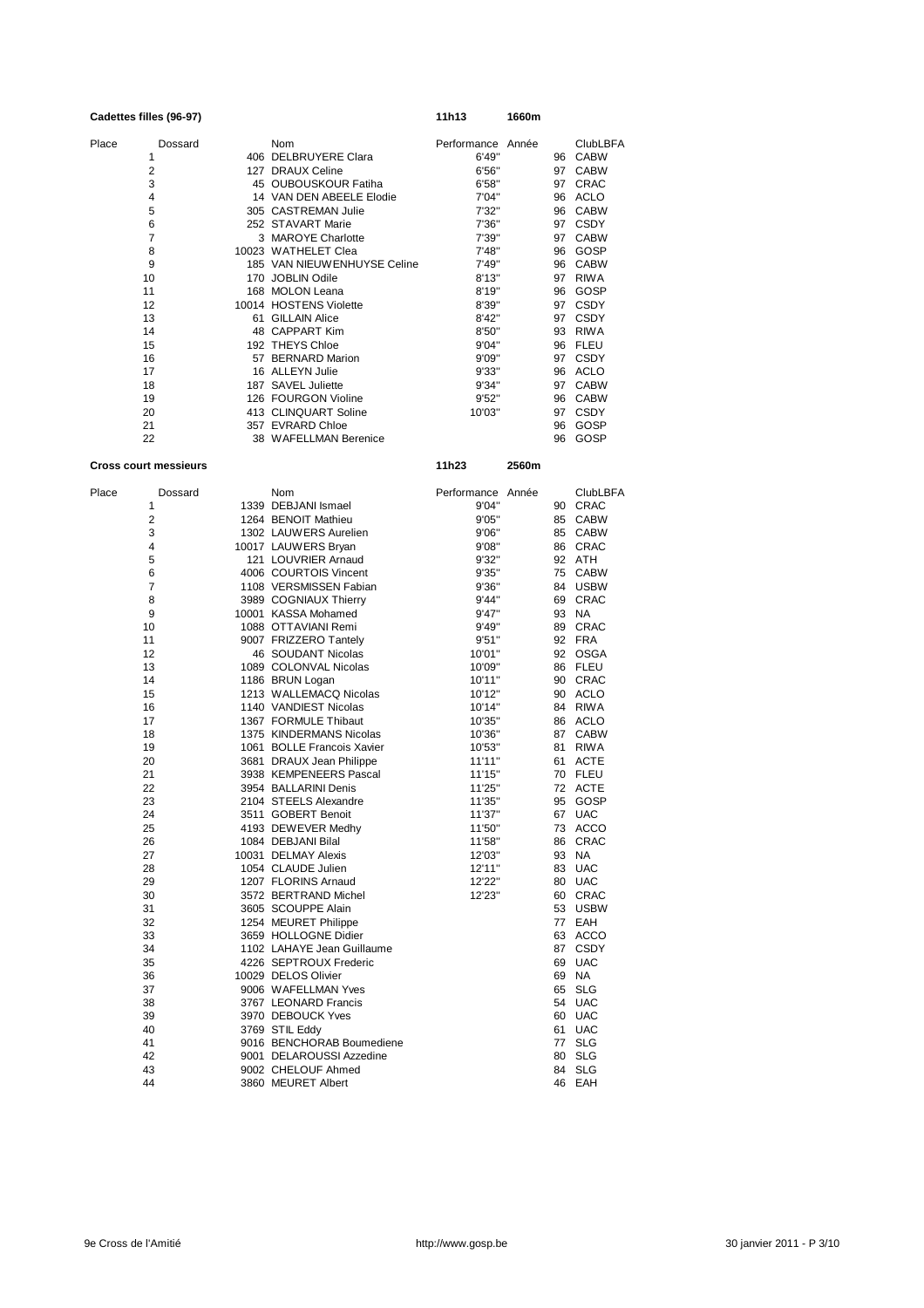|       | Scolaires filles (94-95)                                                                                            |                                                                                                                                                                                                                                                                                                                                                      | 11h36                                                                                                                                               | 2560m |                                                                                                                                                             |
|-------|---------------------------------------------------------------------------------------------------------------------|------------------------------------------------------------------------------------------------------------------------------------------------------------------------------------------------------------------------------------------------------------------------------------------------------------------------------------------------------|-----------------------------------------------------------------------------------------------------------------------------------------------------|-------|-------------------------------------------------------------------------------------------------------------------------------------------------------------|
| Place | Dossard<br>1<br>2<br>3<br>$\overline{4}$<br>5<br>6<br>$\overline{7}$                                                | Nom<br>2326 LECART Marine<br>2209 DAUCHOT Margaux<br>2160 GILSON Adeline<br>2187 FORET Helene<br>2210 LECOCQ Florentine<br>2227 VAN NIEUWENHOVE Chloe<br>2189 ISTACE Maxence                                                                                                                                                                         | Performance Année<br>10'57"<br>11'58"<br>12'16"<br>13'44"<br>13'49"<br>13'52"<br>18'45"                                                             |       | <b>ClubLBFA</b><br>95 USBW<br>94 OSGA<br>95 CRAC<br>94 CSDY<br>94 OSGA<br>94 ATH<br>95 CSDY                                                                 |
|       | Juniores dames (92-93)                                                                                              |                                                                                                                                                                                                                                                                                                                                                      | 11h36                                                                                                                                               | 3760m |                                                                                                                                                             |
| Place | Dossard<br>1<br>$\overline{2}$<br>3                                                                                 | Nom<br>97 PIRAUX Elise<br>10037 MOULIN Justine<br>25 BOURGEOIS Virginie                                                                                                                                                                                                                                                                              | Performance Année<br>18'53"<br>19'25"<br>19'54"                                                                                                     |       | <b>ClubLBFA</b><br>92 ATH<br>93 AC BELOEIL<br>93 ATH                                                                                                        |
|       | Masters dames (75 et avant)                                                                                         |                                                                                                                                                                                                                                                                                                                                                      | 11h36                                                                                                                                               | 3760m |                                                                                                                                                             |
| Place | Dossard<br>1<br>$\overline{2}$<br>3<br>$\overline{4}$<br>5<br>6<br>$\overline{7}$<br>8<br>9<br>10<br>11<br>12<br>13 | Nom<br>2405 DESMET Bernadette<br>2436 LERATE Vincianne<br>2408 VANMAECKELBERGHE Anne<br>2308 KUSTERS Pascale<br>2320 PARISIS Marie Christine<br>2558 FOSTER Christiane<br>2685 GEVENOIS Marie Rose<br>2341 MESTACH Christine<br>2421 VAN WERST Marie Claude<br>2490 HAMAIDE Isabelle<br>2476 LELOIR Carine<br>2318 CLIN Nathalie<br>889 ADANT France | Performance Année<br>17'27"<br>18'32"<br>18'34"<br>19'35"<br>20'11"<br>21'01"<br>21'10"<br>21'15"<br>21'18"<br>21'45"<br>22'23"<br>22'25"<br>25'55" |       | <b>ClubLBFA</b><br>62 USBW<br>67 CABW<br>74 FLEU<br>64 UAC<br>55 ACLO<br>65 FLEU<br>50 UAC<br>61 FLEU<br>63 UAC<br>61 CABW<br>71 ACLO<br>75 ACLO<br>76 ACCO |
|       | Seniores dames (76-91)                                                                                              |                                                                                                                                                                                                                                                                                                                                                      | 11h36                                                                                                                                               | 4960m |                                                                                                                                                             |
| Place | Dossard<br>1<br>C                                                                                                   | Nom<br>945 HANUISE Mathilde<br>1050 VANDERZWALMEN Sabine                                                                                                                                                                                                                                                                                             | Performance Année<br>21'50"<br>つつ'ハマ"                                                                                                               |       | <b>ClubLBFA</b><br>90 ACLO<br>$RO$ $IIRNN$                                                                                                                  |

|   | 945 HANUISE Mathilde      | 21'50" |    | 90 ACLO    |
|---|---------------------------|--------|----|------------|
| 2 | 1050 VANDERZWALMEN Sabine | 22'43" |    | 80 USBW    |
| 3 | 926 SAUSSEZ Amelie        | 23'28" |    | 88 CABW    |
| 4 | 10021 DELEMAN Nathalie    | 23'41" |    | 76 NA      |
| 5 | 969 BENOIT Stephanie      | 25'58" |    | 88 ACLO    |
| 6 | 908 BOUVY Sarah           |        |    | 90 CRAC    |
|   | 875 STIL Julie            |        |    | 87 UAC     |
| 8 | 801 GRILLI Gloria         |        | 87 | <b>UAC</b> |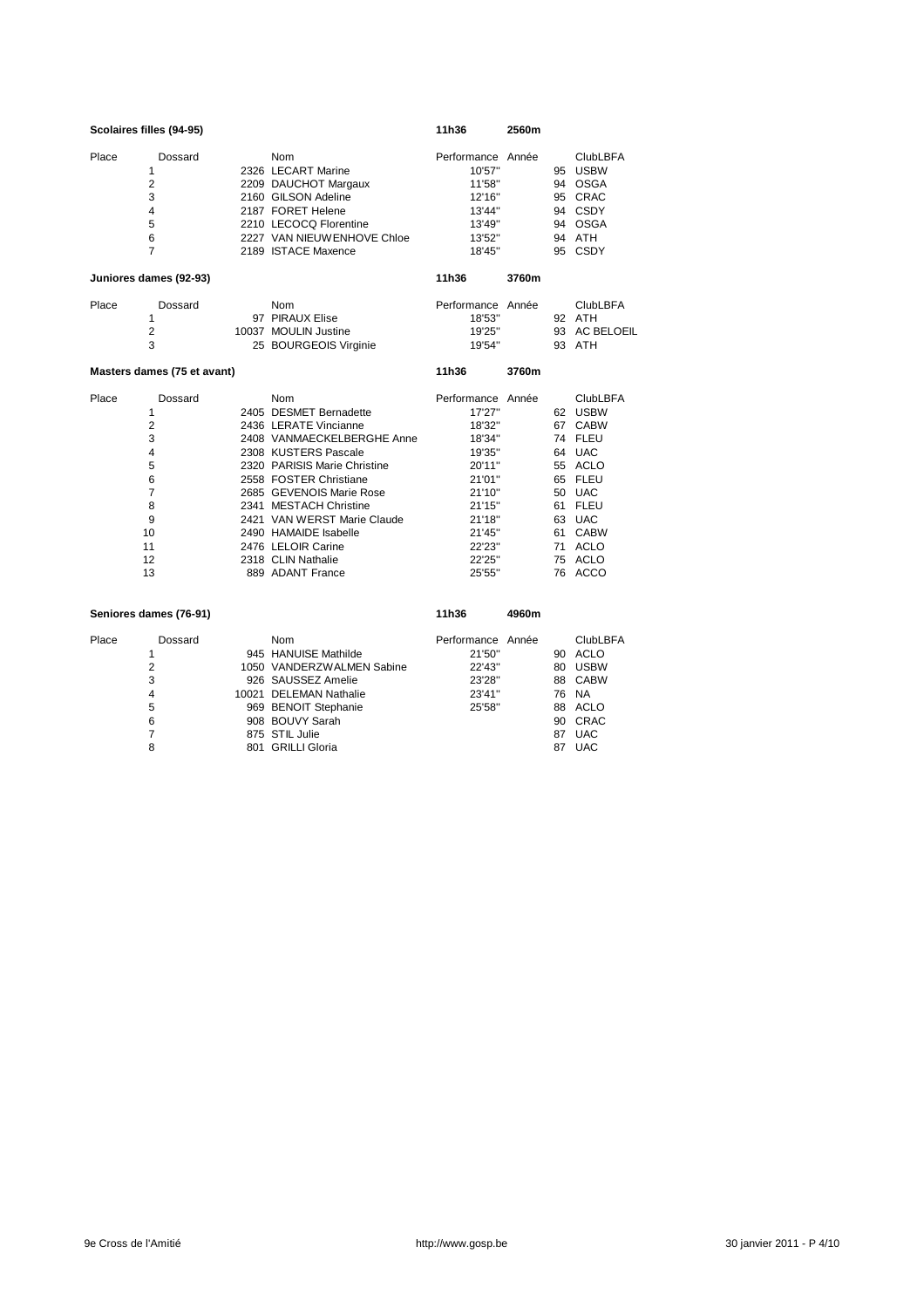| Pupilles garçons (00-01) |         |                                            | 12h03             | 910m |         |                    |
|--------------------------|---------|--------------------------------------------|-------------------|------|---------|--------------------|
| Place                    | Dossard | Nom                                        | Performance Année |      |         | <b>ClubLBFA</b>    |
| 1                        |         | 4032 CRUYPENNINCK Zakaria                  | 3'36"             |      |         | 00 CABW            |
| $\overline{2}$           |         | 3871 KEMPENEERS Jeff                       | 3'37''            |      |         | 00 CSDY            |
| 3                        |         | 4020 ANTOINE Gilles                        | 3'43''            |      |         | 00 CSDY            |
| 4                        |         | 3932 PLUMAT Mathias                        | 3'53''            |      |         | 01 OSGA            |
| 5                        |         | 3933 DAMBRIN Baptiste                      | 3'56"             |      |         | 00 OSGA            |
| 6                        |         | 3779 BESEME Cyprien                        | 3'57''            |      |         | 00 CABW            |
| $\overline{7}$           |         | 3782 SOLBREUX Antoine                      | 3'58"             |      |         | 01 CABW            |
| 8                        |         | 10003 JARBATH Danielo                      | 3'59"             |      |         | 01 CABW            |
| 9                        |         | 10041 LECART Mathieu                       | 4'00"             |      |         | 00 NA              |
| 10                       |         | 4093 MATHURIN Ronan                        | 4'00"             |      |         | 00 UAC             |
| 11                       |         | 3883 DUPONT Julien                         | 4'01"             |      |         | 00 CSDY            |
| 12                       |         | 3778 HUBIN Eliott                          | 4'01"             |      |         | 00 RIWA            |
| 13                       |         | 3873 MAGGIOLINI Luca                       | 4'08"             |      |         | 00 CSDY            |
| 14<br>15                 |         | 4101 ZGAJEW SKI Corentin                   | 4'10"<br>4'11"    |      |         | 00 ACLO<br>00 CABW |
|                          |         | 4486 DE LISSNYDER Nathan                   |                   |      |         |                    |
| 16                       |         | 4225 LOMMEL Martin<br>4213 DEBACKER Maxime | 4'12"             |      |         | 00 OSGA            |
| 17<br>18                 |         | 10035 POURCHAUX Alexis                     | 4'13"<br>4'13"    |      |         | 01 OSGA<br>00 CRAC |
| 19                       |         | 3867 DEMEY Mathis                          | 4'14"             |      |         | 01 CSDY            |
| 20                       |         | 4030 ABSIL Martin                          | 4'15"             |      |         | 01 CSDY            |
| 21                       |         | 4232 LAURENT Ludovic                       | 4'16"             |      |         | 00 RIWA            |
| 22                       |         | 4270 DUQUESNE Luca                         | 4'17"             |      |         | 00 ATH             |
| 23                       |         | 3869 EERTMANS Loic                         | 4'17"             |      |         | 01 CSDY            |
| 24                       |         | 4340 SCHAECK Emilien                       | 4'18"             |      |         | 00 FLEU            |
| 25                       |         | 4018 PAILOS Julian                         | 4'23"             |      |         | 00 CSDY            |
| 26                       |         | 4011 ADENS Bastien                         | 4'23"             |      |         | 00 CABW            |
| 27                       |         | 4091 BRAUNE Thomas                         | 4'23"             |      |         | 00 UAC             |
| 28                       |         | 4211 DELCAMPE Martin                       | 4'24"             |      |         | 01 UAC             |
| 29                       |         | 4226 WIAME Corentin                        | 4'24"             |      | 01      | OSGA               |
| 30                       |         | 4487 MPANE ENKOBO Mel                      | 4'24"             |      |         | 00 CABW            |
| 31                       |         | 4465 MATIC Adelin                          | 4'25"             |      | 01      | <b>CSDY</b>        |
| 32                       |         | 10025 NOVAK Adrien                         | 4'25"             |      |         | 00 NA              |
| 33                       |         | 3849 BOUREZ Robin                          | 4'25"             |      | 01      | CRAC               |
| 34                       |         | 4529 TOUSSAINT Julien                      | 4'26"             |      |         | 00 ACLO            |
| 35                       |         | 10009 ISINCE Cyriac                        | 4'26"             |      |         | 00 NA              |
| 36                       |         | 4021 BERTRAND Guillaume                    | 4'26"             |      |         | 00 CSDY            |
| 37                       |         | 4228 LIEGEOIS Loic                         | 4'27"             |      | 01      | OSGA               |
| 38                       |         | 3891 DE NEYS Maxime                        | 4'27"             |      | 01      | <b>USBW</b>        |
| 39                       |         | 4354 WISEUR Oscar                          | 4'27"             |      | 01      | <b>OSGA</b>        |
| 40                       |         | 3881 KAISER Amaury                         | 5'11''            |      |         | 01 CSDY            |
| 41                       |         | 4328 PLUMIER Merlin                        |                   |      | 01      | <b>CABW</b>        |
| 42                       |         | 10019 LAMARQUE Mathis                      |                   |      | 01      | <b>NA</b>          |
| 43                       |         | 3970 LEQUEUX Bryan                         |                   |      | 01      | <b>ATH</b>         |
| 44                       |         | 4339 DISCART Simon                         |                   |      |         | 01 ACTE            |
| 45                       |         | 3865 HALLEUX Lionel                        |                   |      |         | 00 RIWA            |
| 46                       |         | 4092 FADEUR Diego                          |                   |      | 01      | <b>UAC</b>         |
| 47                       |         | 4554 DE ROOVER Guillaume                   |                   |      |         | 00 RIWA            |
| 48                       |         | 4264 DHEN Benjamin                         |                   |      | 01      | <b>USBW</b>        |
| 49                       |         | 3887 BELLEFLAMME Maugan                    |                   |      |         | 00 CSDY            |
| 50                       |         | 4084 COLLARD Loic                          |                   |      | 01      | GOSP               |
| 51                       |         | 10005 DOUDELET Julien                      |                   |      | $00 \,$ | <b>NA</b>          |
| 52                       |         | 4373 FLAMENT Julien                        |                   |      | 01      | <b>OSGA</b>        |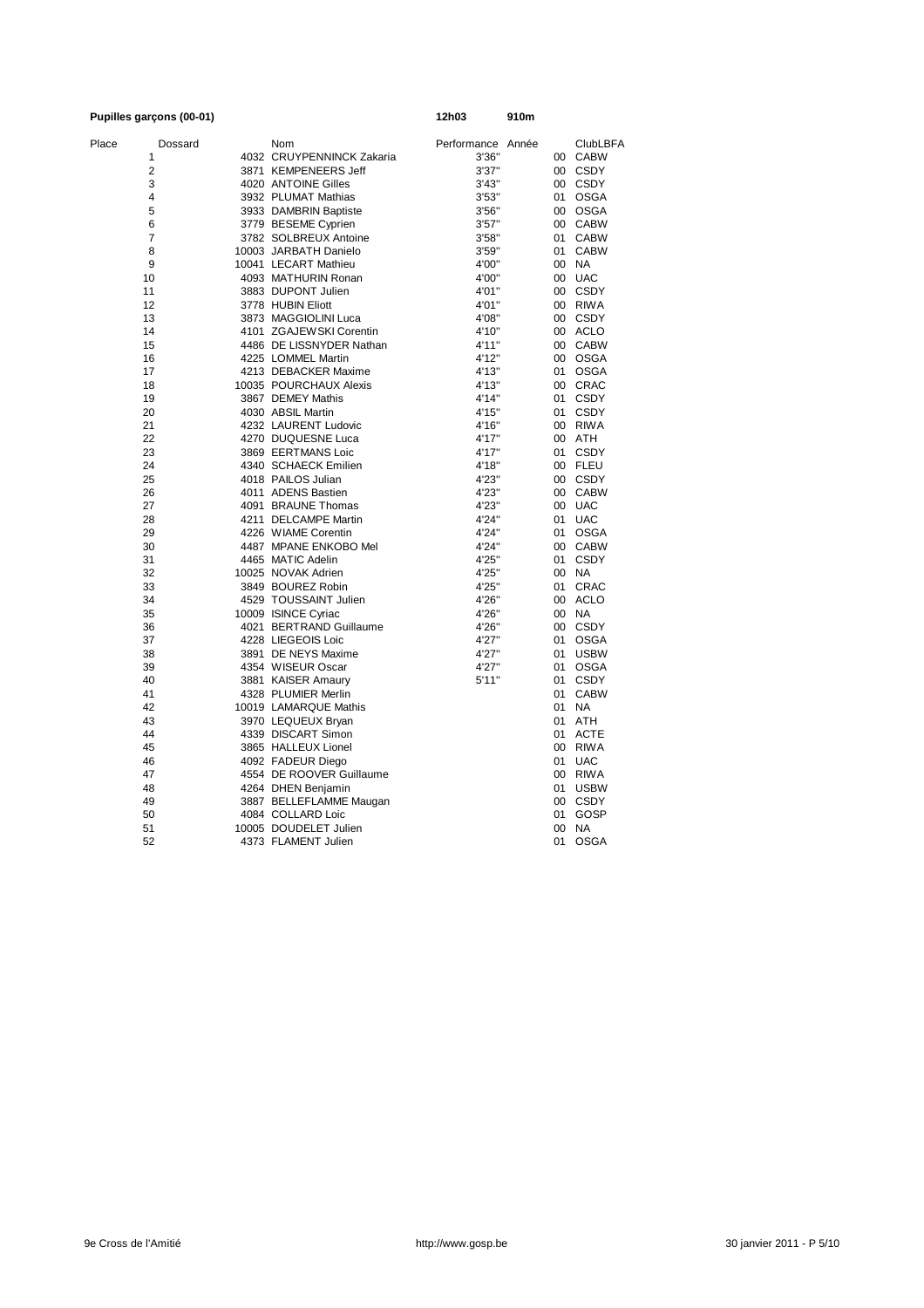### **Pupilles filles (00-01) 12h09 910m** Place Dossard Nom Nom Performance Année ClubLBFA<br>1 3381 HAMELAT Kenza 1 3'52" 00 CRAC 1 3381 HAMELAT Kenza 3'52'' 00 CRAC 2 3327 DELEERSNYDER Alisson 3'53" 00 ATH<br>3 3033 NAJM Clara 3'57" 00 CABW 3 3033 NAJM Clara 3157" 00 CABW<br>4 3248 DESCAMPS Emma 3'59" 00 CSDY 4 3248 DESCAMPS Emma 3'59" 00 CSD<br>5 3165 DE BLED Kassandra 4'00" 00 ATH 5 3165 DE BLED Kassandra 4'00'' 00 ATH 6 3094 OUBOUSKOUR Samira 4'05'' 01 CRAC 7 3012 BARET Elisabeth 4'07" 01 UAC<br>8 3263 VANDENABEELE Cyrielle 4'10" 01 ACLO 8 3263 VANDENABEELE Cyrielle 4'10'' 01 ACLO 9 3171 HALLET Maureen 4'13" 00 SM.<br>10 9017 VAN DUYSE Sacha 4'14" 00 NA 9017 VAN DUYSE Sacha 11 3262 VANDENABEELE Typhaine 4'15" 01 ACLO<br>12 3304 ZGAJEWSKI Charline 4'17" 00 ACLO 12 3304 ZGAJEWSKI Charline 4'17" 00 ACLO<br>12 3029 VAN DEN ABEELE Laure 4'18" 00 ACLO 13 3029 VAN DEN ABEELE Laure 4'18" 00 ACLO<br>14 3213 DUBRAY Pauline 4'20" 00 ACTE 3213 DUBRAY Pauline 15 3158 DEPINOIS Eline 1991 4'21" 00 OSGA<br>16 3187 RACHID Majdouline 122" 01 CRAC 16 3187 RACHID Majdouline 4'22'' 01 CRAC 17 3211 OORLYNCK Pauline 4'22'' 00 MOHA 18 18 3383 LABIE Alizee 4'23" 01 OSGA<br>1923 VANDEZANDE Clemence 4'24" 01 RIWA 19 3523 VANDEZANDE Clemence 4'24" 01 RIWA<br>20 3093 GREGOIRE Cloe 4'24" 01 CRAC 20 3093 GREGOIRE Cloe 4'24'' 01 CRAC 21 3148 KERRES Louise 4'28" 00 CSDY<br>22 3123 WALITIER Lea 4'29" 01 CSDY 22 3123 WAUTIER Lea 4'29'' 01 CSDY 23 3382 COLLIN Amelie 4'29" 01 UAC<br>24 3264 DE SCHAMPHELEER Tiffany 4'30" 00 ACLO 24 3264 DE SCHAMPHELEER Tiffany 4'30" 00 ACLO<br>25 3342 THEYS Annelise 4'30" 01 RIWA 25 3342 THEYS Annelise 4'30'' 01 RIWA 26 3295 SAMAIN Sarah 4'31'' 00 OSGA 27 3400 DEBIERE Romane 4'32" 00 CAI<br>28 9018 VERSCHEVRE Fiona 4'32" 00 NA 28 9018 VERSCHEVRE Fiona 1921 900 NA<br>29 3128 ETONGO EBOUE Maargaux 4'33" 01 CSDY 29 3128 ETONGO EBOUE Maargaux 4'33" 01 CSDY<br>30 3021 LAMBERT Nell 4'38" 00 CABW 30 3021 LAMBERT Nell  $\frac{30}{31}$  4'38" 00 CABW<br>31 3083 ROCH Melanie 4'39" 00 RIWA 3083 ROCH Melanie 4'39" 00<br>3384 BRUNO Fiona 4'40" 01 32 3384 BRUNO Fiona 4'40'' 01 OSGA 33 10030 HERQUIN Aurelie 4'41'' 00 NA 34 3299 BLORE Alix 4'50" 01 UAC 35 3113 BUISSIN Chloe 4'51" 01 CSDY 36 3481 CHOISEZ Elodie 4'52'' 00 CABW 37 3035 VANHOUTTE Estelle 4'53'' 00 CABW 3095 GILLES Sophie<br>3343 VAN AERSCHOT Lea 4'56" 00 GOSP 39 343 VAN AERSCHOT Lea 4'56" 00 GOSP<br>40 3111 PUYGRENIER Emma 4'57" 00 RIWA 40 3111 PUYGRENIER Emma 4'57'' 00 RIWA 41 3296 NEIRYNCK Kathleen 4'58'' 01 OSGA 42 3387 DENDAL Clothilde 4'59'' 01 OSGA 3386 BECQUET Lea  $4'59''$  01 CSDY<br>3118 SARTORELLO Sophie 5'07" 00 CSDY 44 3118 SARTORELLO Sophie 5'07" 00 CSDY<br>45 3116 MASSART Marie 5'07" 00 CSDY 4116 MASSART Marie 1999<br>
4190 HANS Loise 1999<br>
5'16" 01 ACLE 46 3190 HANS Loise 5'16" 47 10006 MISTIAEN Emelyne 1999 1999 1999 1000 NA<br>48 3300 HOCQ Selena 1999 1999 101 UAC 3300 HOCQ Selena 49 3185 MEUDIC Aymee 01 03GA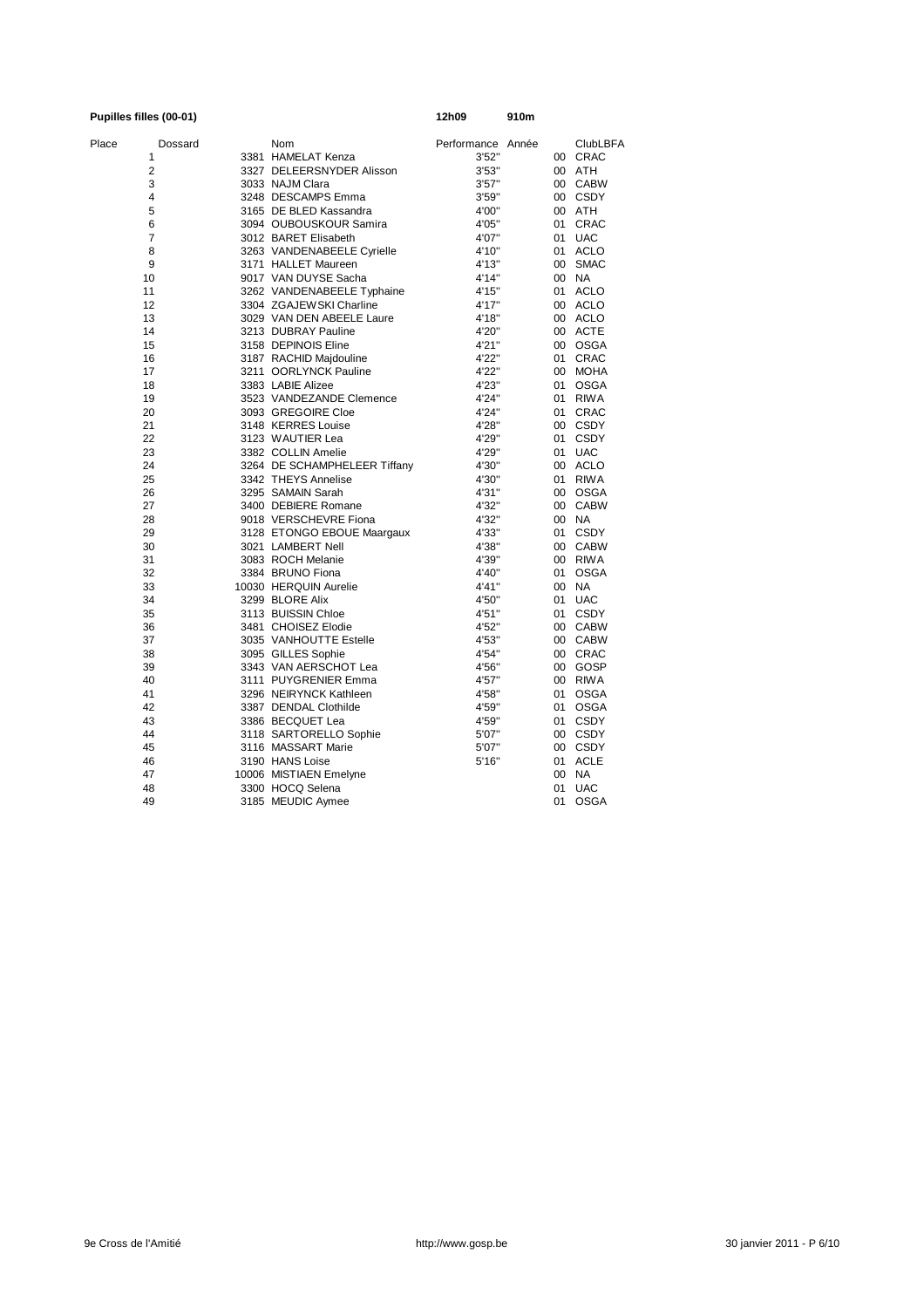|                | Minimes garçons (98-99) |                              | 12h15             | 1660m |    |                 |
|----------------|-------------------------|------------------------------|-------------------|-------|----|-----------------|
| Place          | Dossard                 | Nom                          | Performance Année |       |    | <b>ClubLBFA</b> |
| 1              |                         | 7218 KORTLEVEN Xavier        | 6'35"             |       |    | 98 GOSP         |
| $\overline{2}$ |                         | 7178 DRAUX Axel              | 6'45''            |       |    | 99 ACTE         |
| 3              |                         | 10037 SIMILIA Sacha          | 6'48"             |       |    | 99 ACLO         |
| 4              |                         | 7093 BROZE Jean              | 6'52"             |       |    | 99 RIWA         |
| 5              |                         | 7228 TASSET Nathan           | 6'60"             |       |    | 98 USBW         |
| 6              |                         | 7601 BONKOWSKI Olivier       | 7'07"             |       |    | 99 CSDY         |
| 7              |                         | 7482 PATINET Cyril           | 7'13''            |       |    | 99 UAC          |
| 8              |                         | 7625 ALBERTUCCIO Alix        | 7'17''            |       |    | 98 FLEU         |
| 9              |                         | 7145 PLUMAT Sofian           | 7'21''            |       |    | 99 OSGA         |
| 10             |                         | 7472 DALLEMAGNE Dorsan       | 7'22"             |       |    | 98 RIWA         |
| 11             |                         | 7360 FOULON Aymeric          | 7'24"             |       |    | 99 ACLO         |
| 12             |                         | 7285 GOOSSENS Louis          | 7'26"             |       |    | 98 UAC          |
| 13             |                         | 7383 TEICHER Mathias         | 7'29"             |       |    | 98 CSDY         |
| 14             |                         | 7097 HEROUFOSSE Gauthier     | 7'39"             |       |    | 99 CSDY         |
| 15             |                         | 7065 STRUYF Gregory          | 7'39"             |       |    | 98 RIWA         |
| 16             |                         | 7111 POPELIER Maximilian     | 7'44"             |       |    | 98 CSDY         |
| 17             |                         | 7563 RUELLE Lucas            | 7'53"             |       |    | 98 RIWA         |
| 18             |                         | 10041 DE VLEESCHOUWER Samuel | 7'53"             |       |    | 99 CABW         |
| 19             |                         | 7694 VERHELST Diego          | 7'55"             |       |    | 99 CABW         |
| 20             |                         | 7284 TACK Pierre             | 7'57"             |       |    | 99 UAC          |
| 21             |                         | 7165 ROSITANO Theo           | 7'60"             |       |    | 99 CRAC         |
| 22             |                         | 7578 TASIAUX Quentin         | 8'03"             |       |    | 99 UAC          |
| 23             |                         | 7074 DIERGE Martin           | 8'07"             |       |    | 99 FLEU         |
| 24             |                         | 7600 VERSCHUEREN Tom         | 8'08"             |       |    | 99 RIWA         |
| 25             |                         | 10046 VERMEULEN Lucien       | 8'12"             |       |    | 99 CSDY         |
| 26             |                         | 7109 CRICKILLON Tancrede     | 8'13''            |       |    | 99 CSDY         |
| 27             |                         | 7282 MOMMAERTS Jason         | 8'14"             |       |    | 98 UAC          |
| 28             |                         | 10044 CARON Dylan            | 8'18"             |       |    | 98 NA           |
| 29             |                         | 7212 DESCAMPS Gaspard        | 8'21"             |       |    | 99 CSDY         |
| 30             |                         | 7211 DESCAMPS Victor         |                   |       |    | 99 CSDY         |
| 31             |                         | 7011 GILBERT Florian         |                   |       |    | 99 CABW         |
| 32             |                         | 7130 BERNARD Audric          |                   |       |    | 99 CSDY         |
| 33             |                         | 7667 BRAECKMANS Guillaume    |                   |       |    | 98 CABW         |
| 34             |                         | 7317 LEROY Kevin             |                   |       |    | 98 USBW         |
| 35             |                         | 6377 LAAMOURI Ihssane        |                   |       |    | 99 GOSP         |
| 36             |                         | 7603 GENGLER Arthur          |                   |       |    | 99 CSDY         |
| 37             |                         | 7274 JOBLIN Colin            |                   |       |    | 99 RIWA         |
| 38             |                         | 7500 WILLIAM Maxime          |                   |       |    | 98 ACLO         |
| 39             |                         | 7015 HOUPPE Gregoire         |                   |       |    | 99 CABW         |
| 40             |                         | 7180 WILDERIANE Maxime       |                   |       |    | 99 ACTE         |
| 41             |                         | 7330 CAMMARANO Vincent       |                   |       |    | 98 FLEU         |
| 42             |                         | 7208 HUENS Francois          |                   |       |    | 99 CSDY         |
| 43             |                         | 10004 DOUDELET Florent       |                   |       |    | 98 NA           |
| 44             |                         | 7068 MOLON Arthur            |                   |       |    | 99 GOSP         |
| 45             |                         | 7167 HANS Romain             |                   |       | 98 | <b>ACLE</b>     |
| 46             |                         | 7550 DELOS Luca              |                   |       | 99 | CSDY            |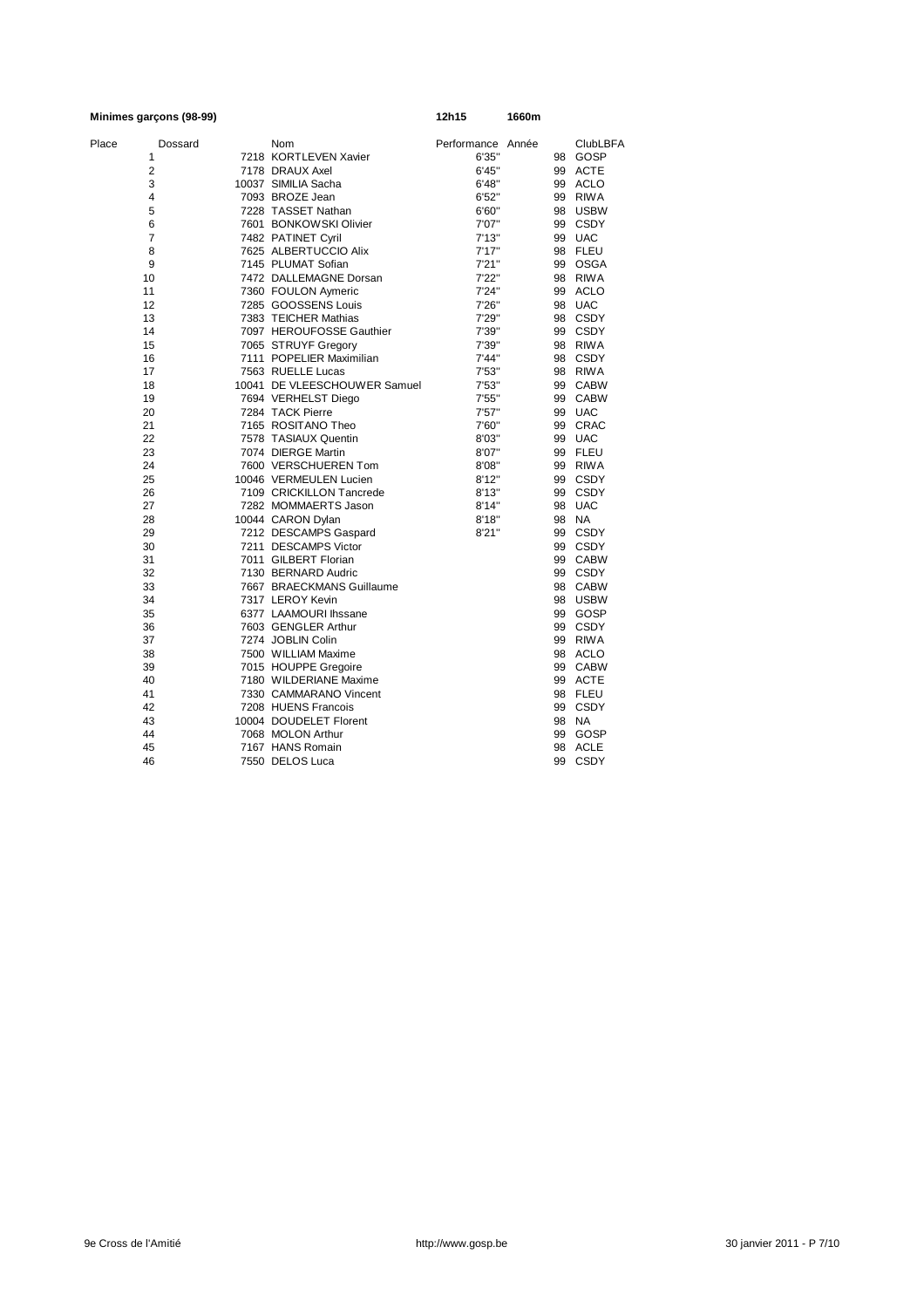|       | Minimes filles (98-99) |                            | 12h23             | 1360m |    |                 |
|-------|------------------------|----------------------------|-------------------|-------|----|-----------------|
| Place | Dossard                | Nom                        | Performance Année |       |    | <b>ClubLBFA</b> |
|       | 1                      | 6466 VANDENBROUCKE Cameron | 5'23"             |       | 99 | EAH             |
|       | $\overline{2}$         | 6316 ANTOINE Elise         | 5'45"             |       | 98 | CSDY            |
|       | 3                      | 6117 HOUREZ Lea            | 5'57"             |       | 98 | <b>CABW</b>     |
|       | 4                      | 6453 COULON Geraldine      | 5'58"             |       | 98 | CSDY            |
|       | 5                      | 6196 DEMEY Morgane         | 5'59"             |       | 98 | CSDY            |
|       | 6                      | 6465 SIX Sofia             | 6'04"             |       | 99 | EAH             |
|       | $\overline{7}$         | 6177 OUBOUSKOUR Oumaima    | 6'05"             |       | 99 | CRAC            |
|       | 8                      | 6673 SPELMANS Ingrid       | 6'06"             |       | 99 | <b>CABW</b>     |
|       | 9                      | 6178 FEVRIER Pauline       | 6'24"             |       | 98 | CRAC            |
|       | 10                     | 6315 FORET Marion          | 6'28"             |       | 98 | CSDY            |
|       | 11                     | 6452 OLLEVIER Fiona        | 6'32"             |       | 99 | CSDY            |
|       | 12                     | 6692 CHARTIER Camille      | 6'35"             |       | 99 | CRAC            |
|       | 13                     | 6287 VANDEVELDE Alexandra  | 6'41''            |       | 98 | <b>ACTE</b>     |
|       | 14                     | 6454 VERHOEVEN Charlotte   | 6'42"             |       | 99 | CSDY            |
|       | 15                     | 6635 BAYENS Mathilde       | 6'45''            |       |    | 98 ACLO         |
|       | 16                     | 6200 GAUTIER Celine        | 6'49"             |       | 99 | CSDY            |
|       | 17                     | 6493 VIVIAN Florence       | 6'54"             |       |    | 98 ACLO         |
|       | 18                     | 6461 COPPENS Marine        | 6'55''            |       | 99 | <b>RIWA</b>     |
|       | 19                     | 6308 DI GIUSEPPE Cloe      | 6'56"             |       | 99 | <b>CABW</b>     |
|       | 20                     | 6427 PIERRET Melusine      | 7'05"             |       | 98 | <b>CABW</b>     |
|       | 21                     | 6206 PATRIS Lara           | 7'11''            |       | 99 | CSDY            |
|       | 22                     | 6250 DUFOUR Chloe          | 7'15''            |       | 98 | <b>MOHA</b>     |
|       | 23                     | 6257 GILSON Elisa          | 7'16''            |       | 99 | <b>SMAC</b>     |
|       | 24                     | 6596 PESENTI Lena          | 7'17''            |       | 98 | <b>CABW</b>     |
|       | 25                     | 6501 SADOINE Louise        | 7'33"             |       | 98 | <b>RIWA</b>     |
|       | 26                     | 6181 ALBERT Stephanie      | 7'37"             |       | 98 | CRAC            |
|       | 27                     | 6557 MOREAU Sarah          | 7'43"             |       | 98 | GOSP            |
|       | 28                     | 6430 SAUCEZ Thea           | 7'57"             |       | 99 | <b>CABW</b>     |
|       | 29                     | 6449 SEPTROUX Marie        | 8'09"             |       | 99 | <b>UAC</b>      |
|       | 30                     | 6209 DUBOIS Aline          | 8'13''            |       | 99 | CSDY            |
|       | 31                     | 6166 WAFELLMAN Roxane      | 8'17''            |       | 98 | GOSP            |
|       | 32                     | 6180 CLEMENT Oceane        | 8'45"             |       | 99 | <b>CRAC</b>     |
|       | 33                     | 10036 MUSCH Elise          | 8'53"             |       | 99 | <b>CABW</b>     |
|       | 34                     | 6357 HOCQ Darianne         | 8'57"             |       | 98 | <b>UAC</b>      |
|       | 35                     | 6500 SADOINE Charlotte     | 8'59"             |       | 99 | <b>RIWA</b>     |

| Juniors messieurs (92-93) |  |            |                                                                                                     | 6760m |                   |                 |
|---------------------------|--|------------|-----------------------------------------------------------------------------------------------------|-------|-------------------|-----------------|
| Dossard                   |  | <b>Nom</b> |                                                                                                     |       |                   | <b>ClubLBFA</b> |
|                           |  |            | 25'20"                                                                                              |       |                   | 92 ACLE         |
| 2                         |  |            | 26'14"                                                                                              |       |                   | 93 ATH          |
| 3                         |  |            | 26'16"                                                                                              |       |                   | 93 CRAC         |
| 4                         |  |            | 28'33"                                                                                              |       |                   | 93 SMAC         |
| 5                         |  |            | 29'48"                                                                                              |       |                   | 93 CSDY         |
|                           |  |            | 111 BOESMANS Shany<br>54 LEJUSTE Tom<br>109 BAZIN Mike<br>173 DELBAEN Julien<br>33 VANACKERE Gilles | 12h31 | Performance Année |                 |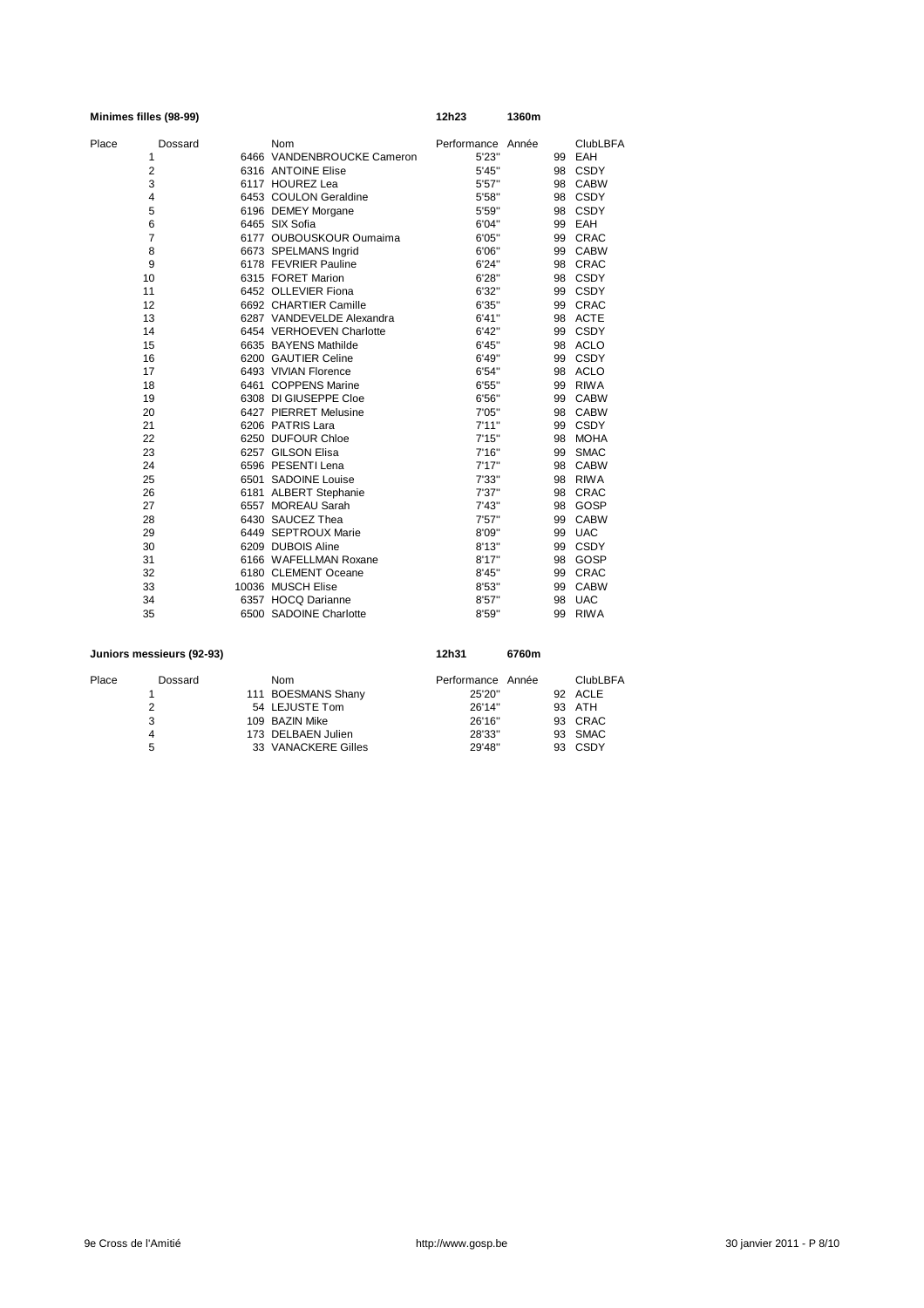|       | Masters messieurs (75 et avant) |                                                | 12h31             | 6760m |       |                       |
|-------|---------------------------------|------------------------------------------------|-------------------|-------|-------|-----------------------|
| Place | Dossard                         | Nom                                            | Performance Année |       |       | <b>ClubLBFA</b>       |
|       | 1                               | 10043 NEMETH Christian                         | 24'10"            |       |       | 71 CABW               |
|       | $\overline{2}$                  | 3552 VAN REUSEL Jerôme                         | 24'20"            |       |       | 74 CABW               |
|       | 3                               | 3520 VAN DEN ABEELE Sebastian                  | 25'05"            |       |       | 70 ACLO               |
|       | 4                               | 3556 VANDERBECK Yves                           | 25'50"            |       |       | 68 RIWA               |
|       | 5                               | 3636 FALQUE Patrice                            | 26'56"            |       |       | 64 ROCA               |
|       | 6                               | 3923 RICHARD Pierre                            | 27'42"            |       |       | 64 CSDY               |
|       | 7                               | 3524 LACROIX Miguel                            | 28'00"            |       |       | 72 ACLO               |
|       | 8                               | 10059 HUYSSEUNE Luc                            | 28'06"            |       |       | 67 SWIFT              |
|       | 9<br>10                         | 3963 LENGLAIS Franck                           | 28'08"            |       |       | 67 ACLO               |
|       | 11                              | 3869 LEPIED Philippe<br>9019 BOUCHE Renaud     | 28'15"<br>28'18"  |       |       | 60 ACCO<br><b>ESM</b> |
|       | 12                              | 4223 ALBERTUCCIO Eric                          | 28'45"            |       |       | 72 FLEU               |
|       | 13                              | 10053 GOUVERNEUR Benoît                        | 28'50"            |       |       | 73 CRAC               |
|       | 14                              | 3640 BERNIER Donatien                          | 28'54"            |       |       | 75 OSGA               |
|       | 15                              | 10054 MELE Elio                                | 29'19"            |       | 66 NA |                       |
|       | 16                              | 4129 BERTIN Dominic                            | 29'22"            |       |       | 61 FLEU               |
|       | 17                              | 3845 CADO Paul                                 | 29'32"            |       |       | 60 FLEU               |
|       | 18                              | 3961 MADONIA Bruno                             | 29'36"            |       |       | 75 ACLO               |
|       | 19                              | 3804 DOGOT Raphael                             | 29'40"            |       |       | 64 UAC                |
|       | 20                              | 4145 RIVEZ Pierre                              | 29'44"            |       |       | 57 ACTE               |
|       | 21                              | 3797 GINESTRELLI William                       | 30'08"            |       |       | 56 ACCO               |
|       | 22                              | 3799 RIFFLART Alain                            | 30'13"            |       |       | 63 ACCO               |
|       | 23                              | 3589 ROMBAUX Marc<br>4224 LINDEKENS Andre      | 30'15"<br>30'23"  |       |       | 60 CSDY<br>71 FLEU    |
|       | 24<br>25                        | 3744 BRASSEUR Franck                           | 30'25"            |       |       | 72 CRAC               |
|       | 26                              | 3870 JACQUY Rudy                               | 30'30"            |       | 61    | ACCO                  |
|       | 27                              | 3926 SAVARY Yves                               | 30'38"            |       | 61    | <b>CSDY</b>           |
|       | 28                              | 3805 MANIQUET Michel                           | 30'53"            |       |       | 63 UAC                |
|       | 29                              | 10048 ZEGGERS Guy                              | 30'59"            |       | 54 NA |                       |
|       | 30                              | 3592 EMOND Gilles                              | 31'02"            |       |       | 62 CSDY               |
|       | 31                              | 3807 LAMBERT Carl                              | 31'17"            |       |       | 63 CSDY               |
|       | 32                              | 3938 KEMPENEERS Pascal                         | 31'20"            |       |       | 70 FLEU               |
|       | 33                              | 4077 MAGIS Bernard                             | 31'48"            |       |       | 50 ACCO               |
|       | 34                              | 4157 DEMIR Metin                               | 31'54"            |       |       | 64 CRAC               |
|       | 35                              | 3510 FERAUCHE Jean Marie                       | 32'00"            |       |       | 49 UAC                |
|       | 36                              | 10039 LOTERMAN Stephane                        | 32'07"            |       |       | 74 ESM                |
|       | 37                              | 10028 AERTS Alain<br>3822 LEROY Marc           | 32'11"            |       | 66 NA |                       |
|       | 38<br>39                        | 10052 TOMASSETTI Yohan                         | 32'18"<br>32'39"  |       |       | 65 USBW<br>74 ESM     |
|       | 40                              | 10033 HERQUIN Claudy                           | 32'59"            |       | 69 NA |                       |
|       | 41                              | 10038 JUGNON Michel                            | 33'03"            |       |       | 60 ESM                |
|       | 42                              | 3847 DARDENNE Bertrand                         | 33'08"            |       |       | 74 FLEU               |
|       | 43                              | 3781 STAPELLE Eric                             | 33'22"            |       |       | 63 SMAC               |
|       | 44                              | 10047 SABKI Nabil                              | 33'24"            |       | 82 NA |                       |
|       | 45                              | 4069 BOTTEMANE Dominique                       | 33'26"            |       |       | 61 EAH                |
|       | 46                              | 10034 EERTMANS Nicolsa                         | 33'50"            |       | 71 NA |                       |
|       | 47                              | 1342 LONNOY Fabrice                            | 34'01"            |       |       | 83 SMAC               |
|       | 48                              | 1202 CAILLEAU Benjamin                         | 34'08"            |       |       | 80 OSGA               |
|       | 49                              | 10040 BOUCHE Bernard                           | 34'19'            |       |       | 49 ACCO               |
|       | 50                              | 10045 CARON Romain                             | 34'48"            |       |       | 75 NA                 |
|       | 51                              | 3929 LEDECQ Fabrice                            |                   |       | 66    | <b>RIWA</b>           |
|       | 52<br>53                        | 3598 BERTRAND Philippe<br>3931 VAN LAETHEM Guy |                   |       |       | 66 CSDY<br>63 RIWA    |
|       | 54                              | 9020 DUTRIFOY Alexandre                        |                   |       |       | 77 ESM                |
|       | 55                              | 4229 DOUTRELIGNE Herve                         |                   |       |       | 60 RIWA               |
|       | 56                              | 3606 BAUDUIN Vincent                           |                   |       | 67    | CRAC                  |
|       | 57                              | 10042 DELCAMPE Pascal                          |                   |       | 72 NA |                       |
|       | 58                              | 3998 ERAERTS Willy                             |                   |       |       | 38 USBW               |
|       | 59                              | 4075 PICOTE Jose                               |                   |       |       | 52 FLEU               |
|       | 60                              | 3750 MASSART Victor                            |                   |       |       | 53 ACLO               |
|       | 61                              | 4028 VAN DEN BERGE Fabien                      |                   |       |       | 69 ACLO               |
|       | 62                              | 1228 GUIDO Giianni                             |                   |       |       | 85 FLEU               |
|       | 63                              | 10020 ROTTIERS Donat                           |                   |       | 71    | NA                    |
|       | 64                              | 9010 TREHOUT Guy                               |                   |       | 57    | <b>NA</b>             |